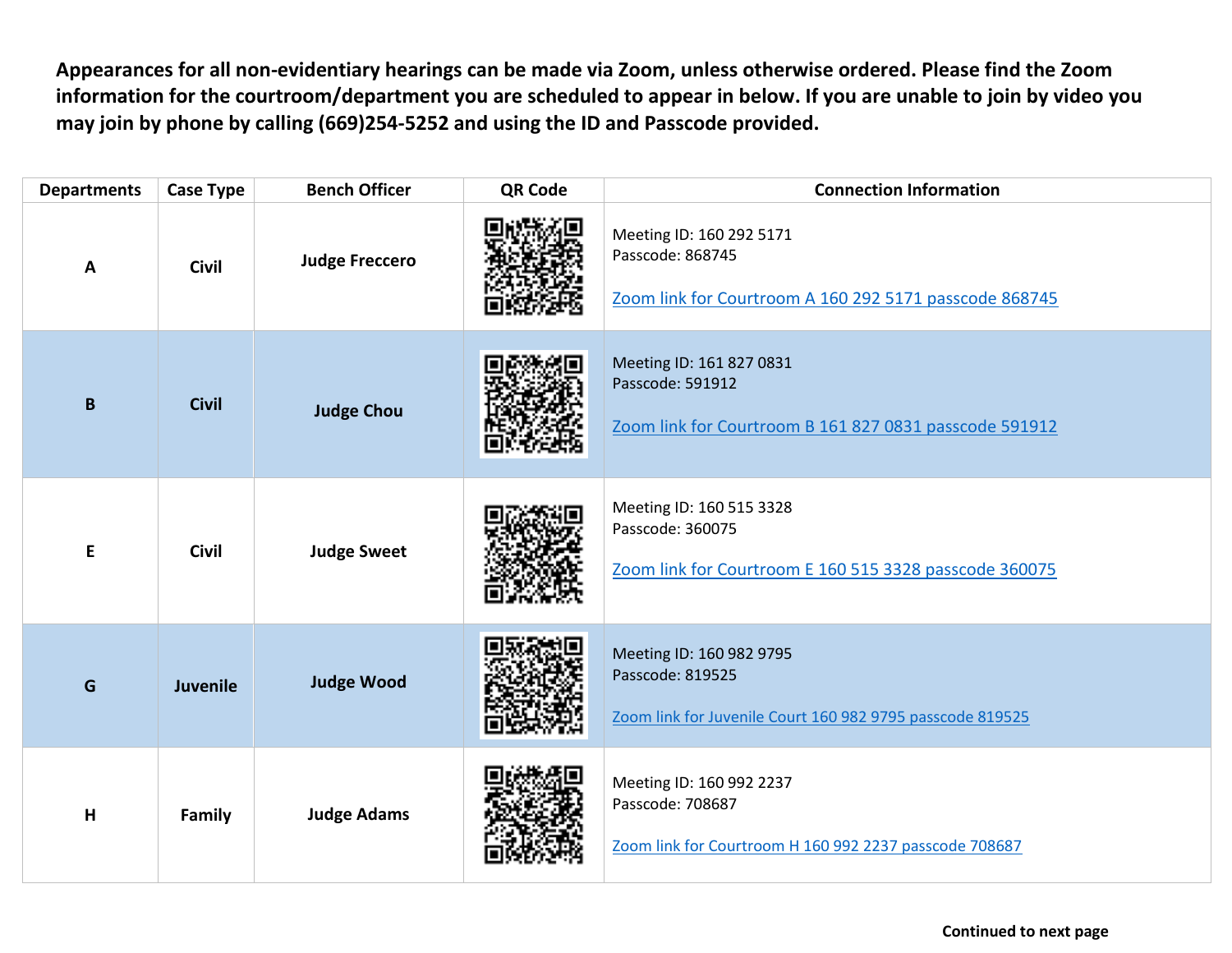**Appearances for all non-evidentiary hearings can be made via Zoom, unless otherwise ordered. Please find the Zoom information for the courtroom/department you are scheduled to appear in below. If you are unable to join by video you may join by phone by calling (669) 254-5252 and using the ID and Passcode provided.**

| <b>Departments</b>                       | <b>Case Type</b>              | <b>Bench Officer</b>        | <b>QR Code</b> | <b>Connection Information</b>                                                                           |
|------------------------------------------|-------------------------------|-----------------------------|----------------|---------------------------------------------------------------------------------------------------------|
| J                                        | Probate                       | <b>Judge Simmons</b>        |                | Meeting ID: 160 969 7965<br>Passcode: 097034<br>Zoom link for Probate 160 969 7965 passcode 097034      |
| $\boldsymbol{\mathsf{K}}$                | <b>Family</b><br>Law          | Judge Lichtblau             |                | Meeting ID: 160 386 6274<br>Passcode: 268524<br>Zoom link for Courtroom K 160 386 6274 passcode 268524  |
| L                                        | Family<br>Law                 | <b>Judge Talamantes</b>     |                | Meeting ID: 161 032 1093<br>Passcode: 991058<br>Zoom link for Courtroom L 161 032 1093 passcode 991058  |
| $\mathbf N$                              | <b>DCSS</b>                   | <b>Commissioner Frankel</b> |                | Meeting ID: 161 988 3034<br>Passcode: 074979<br>Zoom link for DCSS 161 988 3034 passcode 074979         |
| Department O,<br>heard in<br>courtroom N | <b>Small</b><br><b>Claims</b> | Pro Tem as assigned         |                | Meeting ID: 161 308 3062<br>Passcode: 235946<br>Zoom link for Small Claims 161 308 3062 passcode 235946 |